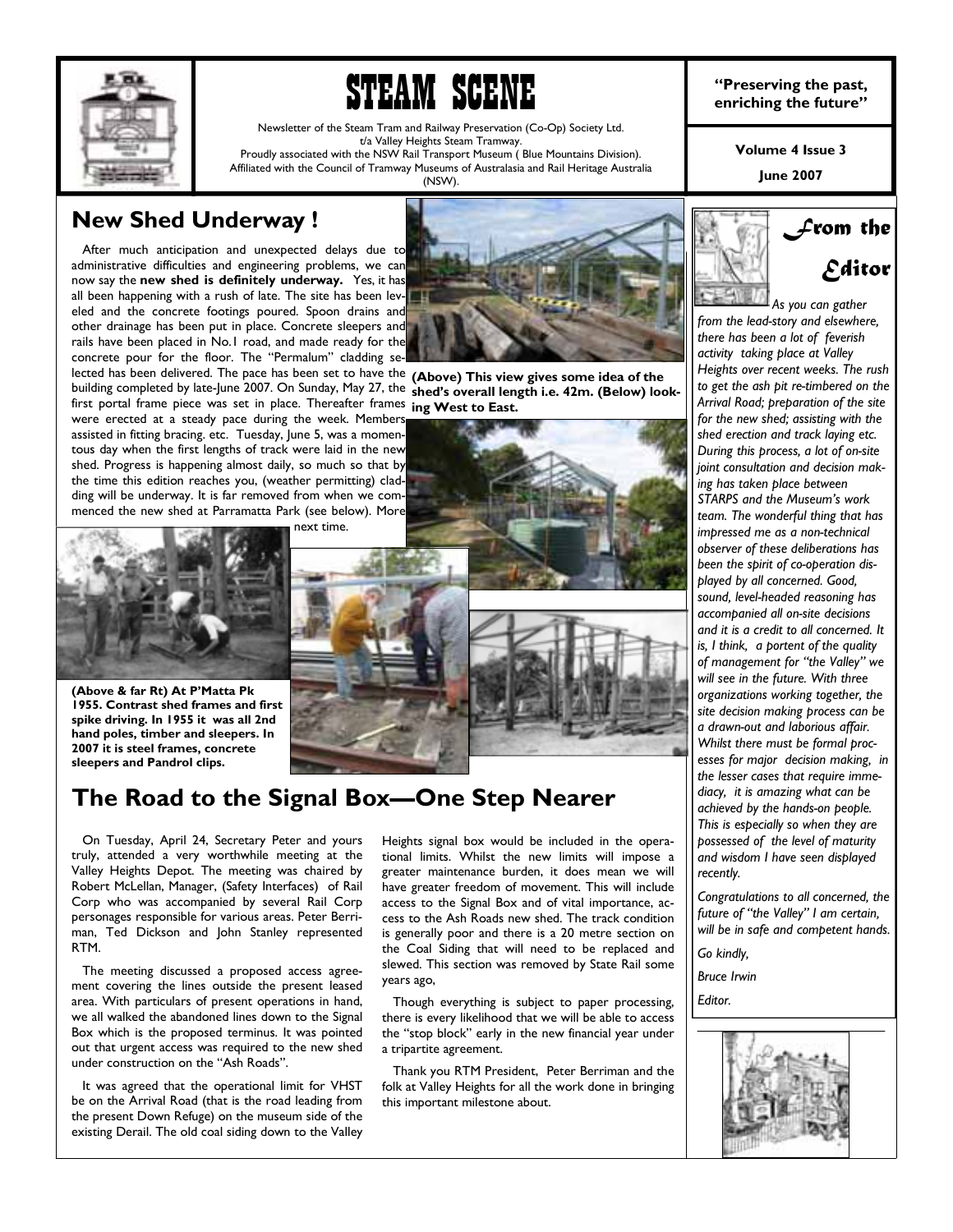# Page 2 **STEAM SCENE**



### **Steam Tram Cockies Knew the Answers..**

*Member Vic Solomons, has kindly made available to the society, a selection of cuttings from the Easter Suburbs Advertiser*  dated 1948. The selections relate to early steam tram history of the late 1880's and was compiled by "Transport Authority" H.J. Hayman. Similar tales have be written about in the early booklets published by the society, "In and Around *Sydney With the Steam Tramî. Even if some of these tales are apocryphal, they make good reading. Yes, the steam trams did create mayhem at times, with loss of life and limb to pedestrians and livestock. The following stories however,*  gives us a little insight into the lighter side of that unique Sydney phenomenon, the steam tram of the late 1800's.



 During the halcyon days of the steam trams in Sydney, drivers and fireman were frequently placed with a motor and stayed with that motor for a long time. They gave it all the care and attention that could be lavished on it as if it were their own property. It was not unusual for

**A quite well-known photo of a Crown Street bound tram in Elizabeth Street, Sydney. It was at the Crown Street terminus that a parrot imitated the**  conductor's whistle.

drivers to be accompanied by their pets. These could be dogs, cats, birds or even poultry. These were the days when folk took a particular pride in getting various species of birds to talk. Although it seems unbelievable nowadays, it was not an infrequent occurrence to split the tongue of say a butcher bird, in the belief that it would talk better!

 Sometimes, animals would simply adopt a motor and become part of its working machinery so to speak. (Members will recall the SS article on "Bob, the railway dogî.) In the early days of the Bondi line, it was not unusually to see lineside, cockatoos, magpies, wallabies, rabbits and even the occasional kangaroo. It is recorded that suphur-crested cockatoos had a liking for steam

> motors much the same as they seem to nowadays, for certain timbered houses.

One such cockatoo, evidently an escapee from captivity, took a liking to a motor but had to be forcibly removed because he "swore too much and was impertinent'!

 Another cockatoo, possibly a pet, made

**Another well-known print of a steam tram in city**  service during the 1890's. **Note the conductor is wearing a pith helmet. The fireman/observer is possibly seated as this pose is occasionally seen in other photos of the time.** 

his home on motor 5A perching near the throttle up front. When the tram stopped, the bird would perfectly intone the driver's destination call of "Bondi Aquarium". Each driver in those days announced the tram's destination through a megaphone, e.g. "Wexford Street, West Bush, Glenmore, Tea Gardens connecting with Waverley electric motor car to Randwick town." This cockatoo never learnt to say "Waverley". One lady passenger very heatedly one day remonstrated with the driver,

"Look my man, where does this tram go to? You're saying Waverley and the bird is calling out 'Bondi Aquarium'!" This bird imitated the conductor's whistle and the tram whistle to perfection plus the hissing of steam.

 It appears that near the old Crown Street terminus there was a caged "Mexican parrot" nearby. To relieve its monotonous existence, it imitated to perfection, the conductor's whistle. It was not unusual for a steam tram to puff away into the distance, with a conductor giving chase, the driver having been deceived by the parrot's whistle rather than the conductor's real one.

 On tram 1A, we are told there was a resident bull dog. He rode, sitting atop the coal bunker. Although he was a white dog, he always had a very black rump. One day, a short-sighted lady (looking at the dog) remarked on the tram's ugly driver!!

### **All Facilities**

*Mr. Hayman tells us that* service on the steam trams of the 1880/90's were excellent. You could buy eggs, vegetables, fruit, pickles, wildflowers, ices, confectionary, soft drinks, spring water, periodicals newspapers, sea food and the list went on. Vendors got on slow trams while the driver took on water. Another old time trammie, the late Fred Nyman, recalled that Chinese hawkers on the Botany service could be a bit of a menace. They would jump aboard a tram calling "Tickets". They were not selling tram tickets but Pakapu tickets. Passengers could finish up buying a ticket in a Pakapu game rather than their fare to town!

 It was often necessary to change engines at Paddington Post Office. Tram cars ran by gravity down the hill where an engine ran from Darlinghust tank siding to meet them at West Bush present (then) site of West's Pictures.

 Slow steam tram drivers who had formerly been horse bus drivers never lost their love of horses. One steam tram driver saw a man cruelly ill-treating a former horse bus neddy he used to drive. Stopping his tram, he snatched the whip from the driver's hands and publicly horse-whipped him outside Victoria Barracks! In trying to dodge the whip, the torturer got to close to the exbus horse which bit and kicked him, much to the delight of the tram passengers. A soldier of the horse artillery then picked up the horse beater and immersed him in a horse trough. The police did the rest and the tram driver later bought his old horse.

### **Conductor Etiquette**

Some of the rules and regulation recalled by Mr. Hayman include some of the following which were quaint, even in 1948 when the basis of the article was published.

Tramwaymen must be (1)Clean (2)Clean-shaven (3) Courteous (4)Informative (5)Loquacious (6)Helpful.

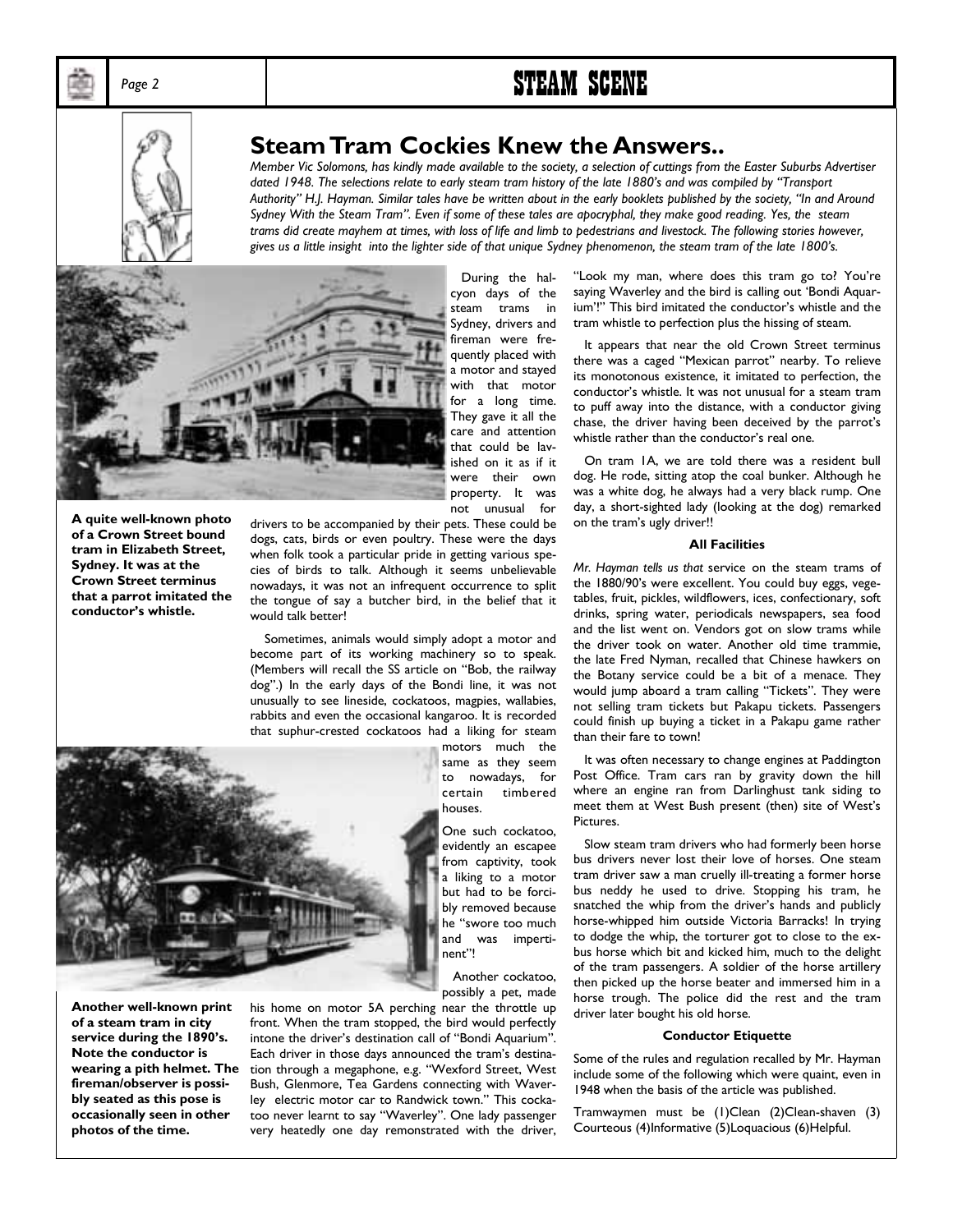### Volume 4 Issue 3 *Page 3*

 Passengers were to be bidden the time-of-day and were to be escorted to their seat. This was to be dusted down before the customer's derriere made contact upon it!

 The staff must smile at the ladies (Should not have been a problem). Drivers and Conductors must shake hands with new residents and point out scenic spots and interesting places. Also, they were to relate the history of the district and the geography of the area if possible, to the newcomer. Special attention is to be given to inquiring school children and foreign travelers. Conductors were to announce bargain sales and the location of pubs! Most of these regulations were still "on the books" in 1948.

 Drivers were instructed to give a warning signal, five minutes before leaving on a journey. Ring bell, look right, look left. Watch for cattle on the track. Announce all stops clearly and loudly. Before starting ask in a loud voice: "Is everyone comfortably seated?" (This latter function was probably carried out by the conductor. *Ed*) If there were insufficient seats, the driver telegraphed ahead for an extra car which was attached at a convenient siding.

### **Crew Kindness**

 Mr. Hayman had memories of the kindness of Bondi and Waverly steam tram crews. They let quite a lot of shovelfuls of coal go wide of the mark and people on the tram track on a winter's night, blessed the kindly steam tram drivers, as they huddled over their warming fires.

#### **Happy Events and Wash-Days**

 Many a mother to be had cause to remember a steam tram driver in her hour of trial. The driver supplied hot water or stopped his tram until lusty cries of a newly-born babe announced another future Boer War soldier or future Bondi grandmother. Children born on trams were a common occurrence. Most, if boys, were named after the driver. Many a hot tub of water was supplied to enable housewives along the tram route to do their washing.

### **Ariah Park Tragedy- OTSI Report Released**

 Members will recall the shunting accident at Ariah Park on April 15, 2006 when LVR loco 3237 crushed a Guard when coupling-up to a carriage. The report on the accident by the Office of Transport Safety Investigation (OTSI) was released on April 30, 2007.

 The report is quite lengthy reading however, sufficient to say that the tragedy occurred as a probable combination of a number of circumstances including identified procedural errors, unsafe acts and violations.

 A wide range of recommendations addressing the deficiencies found by OTSI, were made for LVR to carry out and indeed, for other organizations to take note of.

Not least in OTSI's criticisms was the Regulator, ITSRR, regarding previous audit findings by that body and the lack of implementation.

 An interesting finding was that OTSI believed that ITSRR needed to devote dedicated staff to building the

#### **Unhappy Events**

Where the trams excelled was the funeral service to Waverley Cemetery. The hearse would bring the remains to be placed in a small tramway hearse at the rear of the tram (hearse now at Hamilton Depot NSW.) *(Refer to previous articles in S.S. on tramway hearse. Ed.)* The trams were draped in black, the drivers were in top hats with black streamers attached. The funeral director placed a sign over the destination board that read "In the midst of life we are in death". The fast Bondi, Tea Gardens and local all-stop Paddington trams ran ahead but the funeral tram ran a respectfully slow pace, taking two hours to get to Waverley Cemetery. Undertakers traveled on the tram somberly attired, muffled drums were played and sad airs on a violin. The trams stopped frequently to allow local mourners to come along or other kindly folk to simply place bush flower wreaths in the mourners' carriages. It was an era of kindliness. Arriving at Waverley, all passengers went to the graveside as a mark of respect. Always the tram crews were in their Sunday best with black streamered stove pipe plug hats.

 All funerals were not however, such sad affairs. A popular publican having passed away, his young Mae West-ish wife, plus her many admirers, went to his fu-

neral. On the return journey, this tram was hitting 30 m.p.h. (about 55 kph). Unfortunately, a sanitary wagon drawn by six horses and fully loaded, skidded broadside on to the tram. The wagon was cut in two and the six horses cleared out with his driver and his wife who was going shopping. A mounted policeman headed the horse into a gully where they were

stopped. Mae West and entourage were socially ostracized until they were taken to a nearby water standpipe and hosed down! *(To be continued.)* 



**A decorated tram motor. It is unknown if this was for a solemn or celebratory occasion. A funeral tram would have been similarly bedecked but most certainly in black crÈpe.** 

capacity of heritage operators to operate safely. The effort should not be focused on auditing but to providing education and training.

 We have often attended ITSRR sponsored seminars over the years, when new procedures were due for implementation. Naturally, with functions such as these, there is a marked reluctance for any one person to put their hand-up, not wanting to appear to be "the dill" of the group or because of information overload. It was, I suppose assumed that everybody went away knowing what and when to implement. There was no real knowledge as to the capacity of any particular group to do the task involved. As we have mentioned before in S.S. in volunteer organizations such as ours, you live with whatever talent or lack there-of within your pool. Few heritage operators can afford to employ a professional to carry out a task that is beyond an organization's expertise. *(Concluded on Page 6)* 



**This very early uniform style earned the conductors**  the title of "troubadours" **by the traveling public.**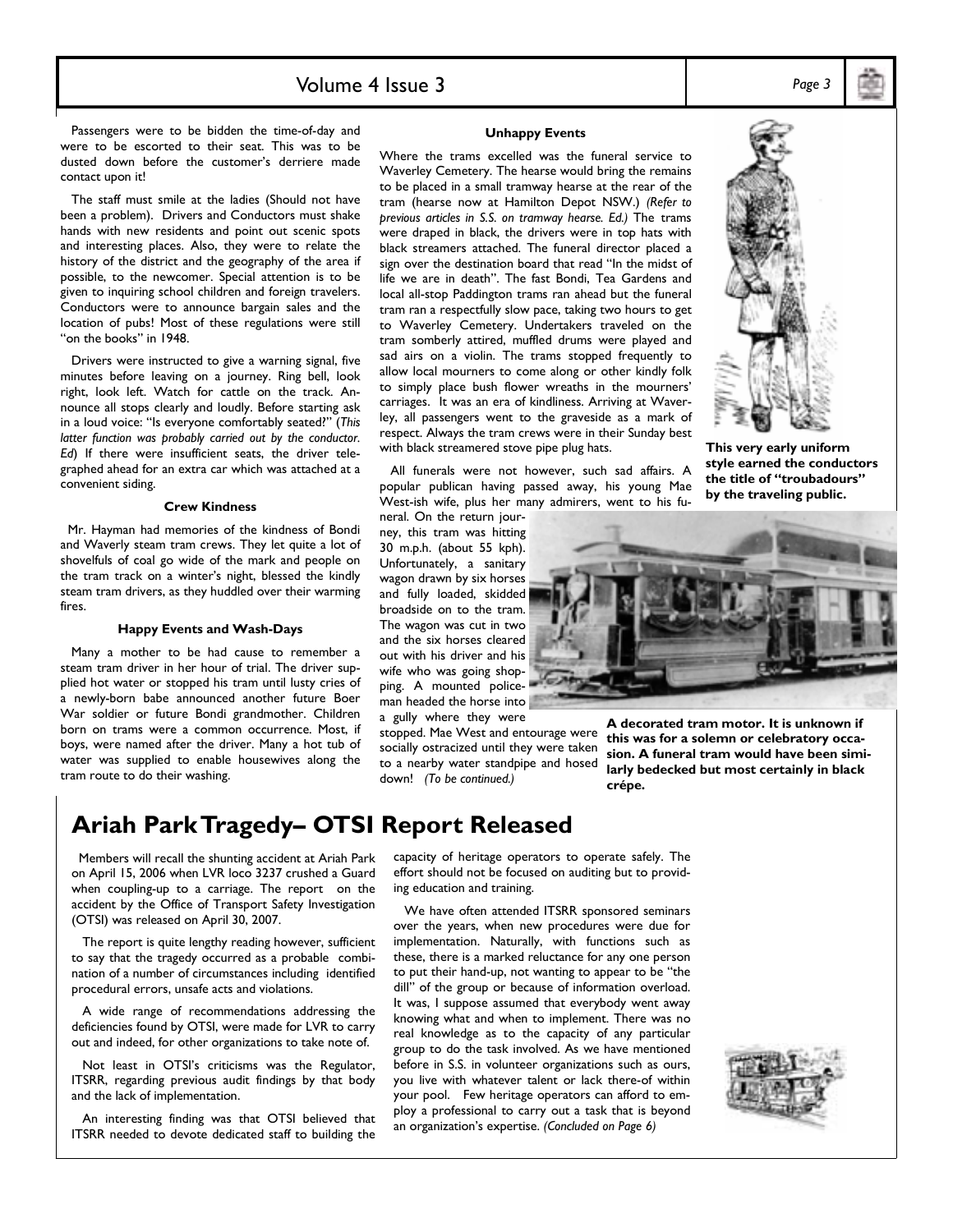

# Page 4 **STEAM SCENE**

### **The Day We Were Held Up by Bushrangers!**

*When old society members get together, the conversation quite often gets around to the day we were held up by bushrangers. They even got away with \$200! but that part of the story comes later. Back in 1975, we thought we were made when we were invited to participate in the making of a movie, it was going to place us on the map. Unfortunately this*  didn't happen however, it gave us a great insight into how a movie is made "on the cheap" or perhaps, even at our expense.



**The late Leonard Teale who played the role of Hatton the bushranger. Did he ever get paid?** 



**Stars, Kate Fitzpatrick and the late, Leonard Teale stand outside C class trailer 37. The clothes and weaponry were authentic but not much else.** 

Back in the 1970's, the Whitlam government poured a lot of money into the local film industry. Local T.V. drama was one beneficiary and our colonial past was an area that got a good work-out. A plethora of expensive mini-series, featuring our colonial past, graced our 21" screens. Who could forget the series "Rush" starring John Walters and "Against the Wind" starring Jon English? Joining the band wagon was the odd fringe-dweller. A producer by the name of Leo Shontran turned-up with a proposal for a T.V. film that was to be entitled "Bushranger". This film starred quite a few local luminaries including, Leonard Teale, Kate Fitzpatrick, Max Osbiston and others.

"Bushranger" was set in the 1860's around the Goulburn district. Leonard Teale played the part of a rather ghoulish fictional bushranging character by the name of Hatton. He had a particular penchant for hanging the odd victim.

 The plot unfolds something like this. With gold and prosperity abounding, enter Hatton, well known bushranger, train hijacker and general thief. Hatton holesup in a cave in the area, to escape from Sgt. Dunbard (John Hamblin) and the District Inspector (Ken Wayne). Dermot Riely (Kevin Wilson "Class of 74") accidentally becomes involved because Hatton robs him. Riely decides to join the troopers in their efforts to track the villains down. In doing so, he hopes to get his money back plus the reward. Another character is young Johnny Cavell (Alan Wylie), he wants to be like Hatton and holds up a stage coach. He follows the Hatton gang around like a dog without a home. Well I wont detail anymore, save to say, there is lots of galloping through the bush (it never seems to end) a train hold-up and plenty of near misses. The train hold-up is where the society comes into the picture.

Much of the filming was done at Smokey Dawson's ranch to the north of Sydney. Of the production, Leonard Teale said, "*Every show's got a gimmick. In ours* we're pushing the authenticity of costumes and weaponry." In this it certainly did, flashily dressed bushrangers with cabbage-tree hats *et al.*. At this point however, the producers either ran out of money for authenticity or carried on in ignorance and didn't bother to research further. They wanted to have the "Goulburn Mail Train" robbed by Hatton and Co. rather than a coach robbery. Hiring full-scale steam trains costs money so by some manner of means they eventually came across our bargain of a little show in Parramatta Park. Yes, 0-4-0 saddle tank engine 1022 would fill the bill together with a "B" and "C" tram car for carriages! It was to be filmed through blue lenses for night effect so what would be the problem? Who could tell? Well, just about anybody with any nowse who looked at the subsequent tele-movie. They almost got caught out on another point of authenticity. Although the story was set in the 1860's, the line to Goulburn wasn't opened until May 1869. They only

just scraped in on this score!

 Anyway, with the promise of cash for our lighting-up and a couple of bit parts for some of our members, all was set for an early start on the 11th July 1975.

 With scene taken and retaken, it sure was a long day. Come lunch time and we all looked forward to dining from the film maker's canteen. This however was not to be. The canteen was the strict preserve of the film crew and actors and no others. We had to make private arrangements. There were other extras floating around in period costume waiting for a call-on which never seemed to happen. One young woman with a child at her breast, complained bitterly as the day wore on, that she had children to collect from school and she had not been called-on yet. She was going to have to leave shortly, film or no film.

 Your editor makes a cameo appearance very early in the film when he comes into a full carriage with his hand lantern to check the passengers. After a brief look around and a glance of contempt , he exits the compartment. A moment of cinematic fame had come and gone. The carriage compartment is actually the interior of trailer car 37C which we had on lease arrangement at the time. Whilst Kate Fitzpatrick and others are engaged in conversation, production "dog's bodies" outside the tram, apply a steady rocking motion to the car. Fortunately the car was equipped with excellent springs so it posed no problem in getting it to rock. Other extras were employed in walking the length of the car outside, holding up bushes. This gave the appearance from the inside, of the passing night scenery! So this is how they do at the movies! If this is any example, I wonder how many frauds I have been duped with when pondering the scenery or the mechanics of a big movie.

 Eventually comes the big scene when Hatton (Leonard Teale/stand-in) takes over the train. The stuntman with a horse, rides alongside our "Goulburn Mail" as it labours up our "Termite Hill". The horse is spooked by the train. Another take. Finally it is decided that the stuntman will climb onto the roof of 74B (the tailing car) from the rear and make his way along to 37C where the passengers await, blissfully unaware of their fate. We of the society hold our breath in trepidation. Old 74B was not in the best of condition. Our fear was that the roof would give-way and have the stuntman's legs and feet flailing into the body of the car! Fortunately, the ancient stays of the roof held and the stuntman made his way along the roofs of the two cars to his quarry. On arriving at the engine, he pounces on members Frank Moag and Frank Millier and subdues them in turn.

Well, on and on the "takes" went, well into the dark hours. Then somebody had the bright idea to turn the loco's Pyle-National generator on. Up came the tell-tale whine and ruined the sound of yet another take. *(Concluded on Page 6)*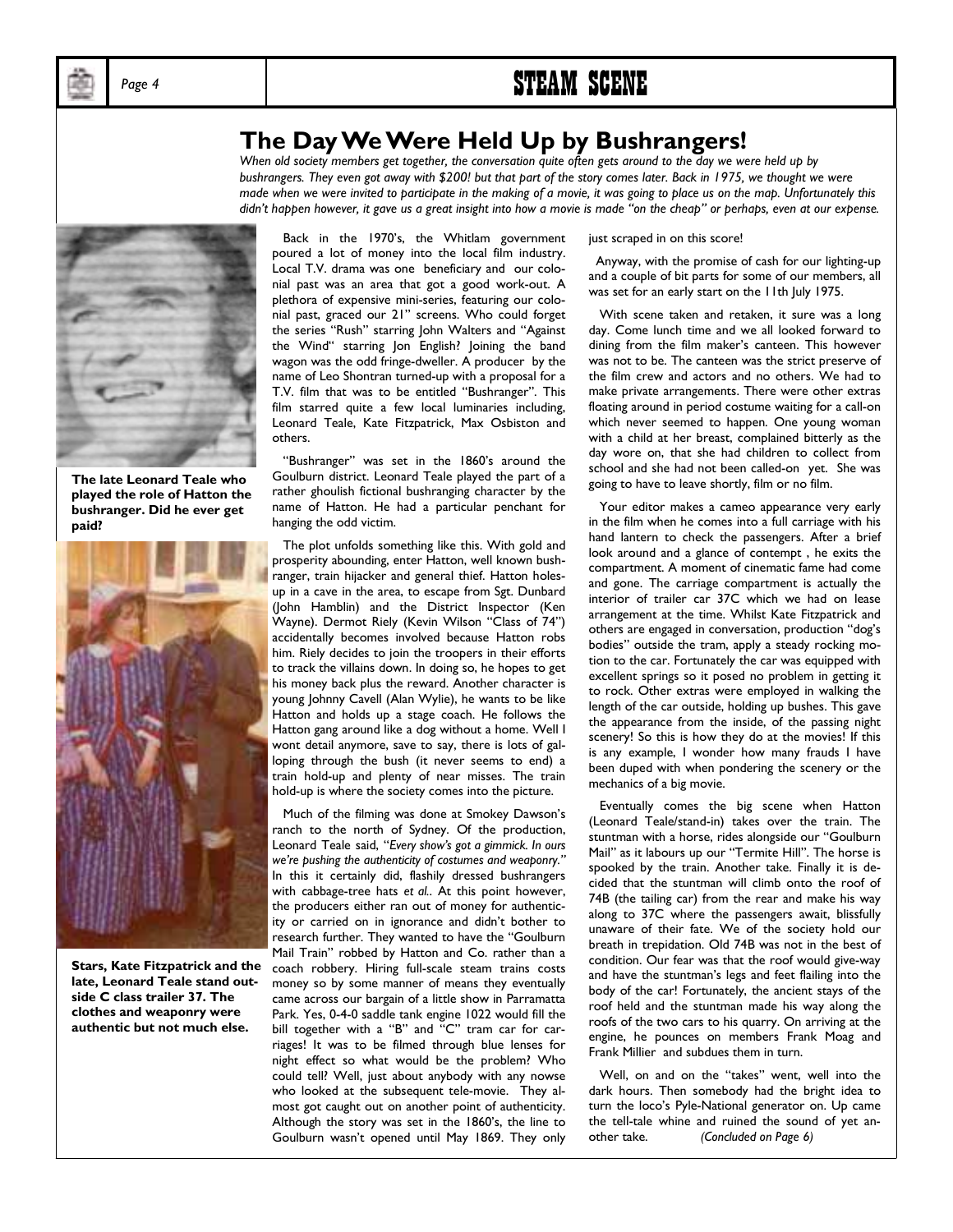Volume 4 Issue 3 *Page 5* 

# **ìBushrangerî Photo Gallery**



**The crew film a dramatic take as Len Teale (Hatton) threatens a delightfully young, Kate Fitzpatrick. Is Len standing on a box?** 

**The stuntman takes his horse alongside 74b however the horse takes fright at the loco. This method of boarding the ìtrainî has to be abandoned.** 





**Frank Millier nonchalantly remains at the throttle of 1022 while a bushranger appears to beat the tripe out of Frank Moag.** 





**The stunt rider completes his work and moves off the scene. A camera man stands on top of a van.**